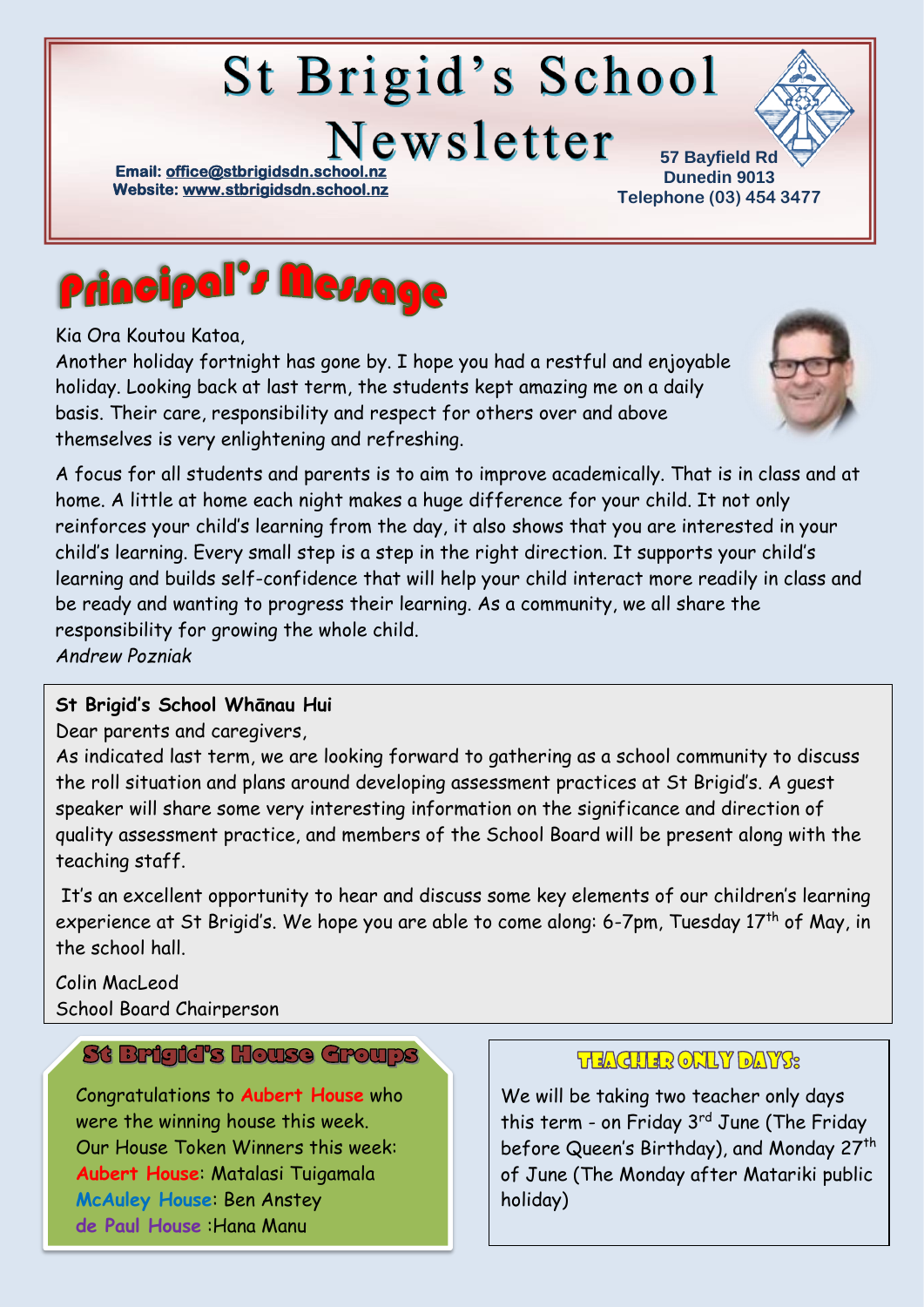# Covid-19 Information

As you are all well aware the whole country is now at Orange Level for Covid-19 but due to the ongoing high numbers across NZ and within the Southern District Health Board Region (especially Dunedin) and with many of our tamariki and whānau having travelled outside of Dunedin or had contact with visitors from other parts of the country and overseas, we have decided to take a precautionary approach for the first 2 weeks of Term 2. Please continue supporting the health and safety of our tamariki and staff by adhering to the procedures below which are the same as our Term 1 procedures:

- · Stay at home if unwell.
- · Room 1 and Room 2 will continue to wear masks when indoors.
- · All staff will continue to wear masks indoors.
- · All parents / caregivers are asked only to come onsite if it is essential and to please wear a mask and phone / email us ahead of time so arrangements can be made for early pick up etc to minimise visitors to the classrooms.

· Please let us know if your child tests positive for COVID-19 or if you are having to isolate. This is only temporary, as once a more accurate picture of transmission within our local community is known, this will be reviewed at the end of next week, Friday 13 May.

Your ongoing support and understanding is very much appreciated as we continue to operate at the Orange Level of the Covid-19 Protection Framework.

#### **Visit to Olveston**

Next week all classes will be visiting Olveston House (in conjunction with our inquiry learning) as follows: Monday:

Rm 3 will leave school at 9:30am – returning 11:30am

Rm 1 leaves at 12pm – returning 2pm Tuesday:

Rm 2 will leave school at 9:30am - returning 11.30am

Rm 4 leaves at 12pm – returning 2pm

**Scholastic Bookclub Orders** - these are due next Wednesday 11 May. Cash orders are fine, just send it in a labelled envelope. Or you can order online using the link below: [https://mybookclub.scholastic.co.nz/](https://mybookclub.scholastic.co.nz/Parent/Login.aspx) [Parent/Login.aspx](https://mybookclub.scholastic.co.nz/Parent/Login.aspx)



**Pink Shirt Mufti Day** On Friday 20th May we will be celebrating Pink Shirt Day with a Mufti Day (no donations required). Please wear pink on that day to show your support. Pink Shirt Day is celebrated throughout New Zealand and it is great to be part of such a powerful movement to spread aroha and kindness and end bullying.

#### **School Donation Receipts**

Receipts will be issued within the next few weeks to parents who have made voluntary payments to school for contributions to EOTC, copier costs etc during the last financial year.

These payments are tax deductible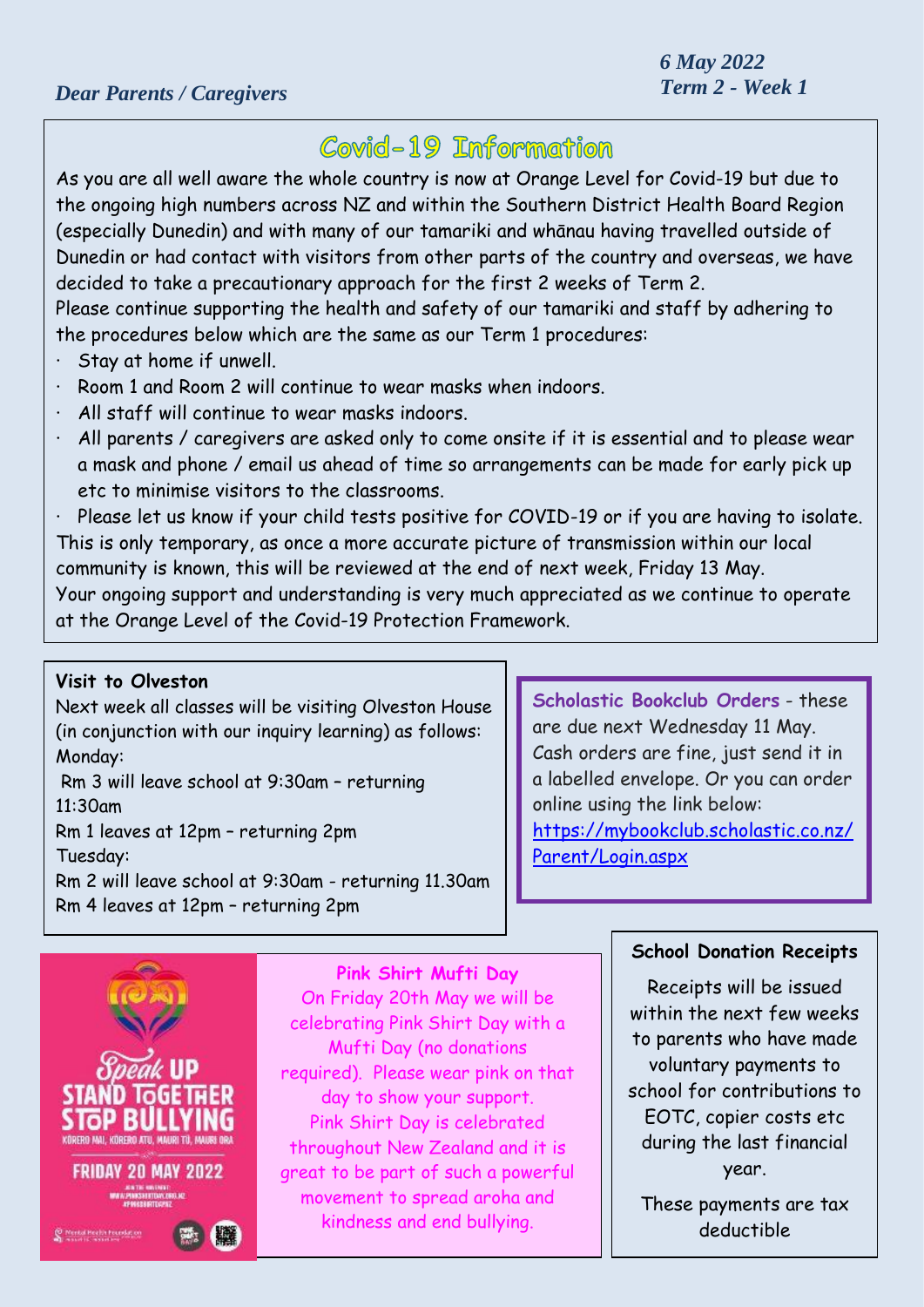| What's on Next Week |                                               |
|---------------------|-----------------------------------------------|
| Mon 9 May           | Rooms 3 & 1 visit Olveston                    |
| Tues 10 May         | Rooms 2 & 4 visit Olveston                    |
| Wed 11 May          | Caritas Stop It Challenge                     |
| Thurs 12<br>May     | Caritas Sweat It Challenge                    |
| Sun 15 May          | Parish/School Mass 9:30am at St<br>Patrick's  |
| What's on Next Term |                                               |
| Mon 16 May          | Caritas Move It Challenge                     |
| Tues 17 May         | Caritas Live It Challenge<br>School Hui 6-7pm |
| Wed 18 May          | <b>School Board Meeting 6pm</b>               |
| Fri 20 May          | Pink Shirt Day                                |
| Fri 3 June          | Teacher Only Day - (School Closed)            |
| Mon 6 June          | Queens Birthday - (School Closed)             |
| Fri 24 June         | Matariki (School Closed)                      |
| <b>Mon 27</b>       | Teacher Only Day (School Closed)              |
| June                |                                               |

## WALK 'N WHEEL WEEK

#### **WE WON! WE WON!! WE WON!!!**

St Brigid's School won the GRAND PRIZE of a \$700 Otago Sports Depot voucher! Ka pai for all your mahi!! We can't wait to get new sports equipment!!!!

Yumi Lawas got a special mention for her age group in the colouring competition.

# Winter School uniform

All children should now be wearing their winter uniform. (The list of our winter uniform was published in the last 2 newsletters of term 1).

## St Brigid's School Board News

School Hui – Tuesday 17 May 6-7pm Next Meeting - Wednesday 18 May at 6pm



**Miniball** begins on 12<sup>th</sup> May - the children who have registered will be given the details of where they are playing very soon.

**Netball** begins on 2 June.

# **Parish/School Mass**

Next Sunday, 15 May, St Brigid's school will be involved in leading the Parish Sunday Mass at 9.30am at St Patricks in MacAndrew Road. This is a special opportunity (one we have only 3 times this year) for our school to be actively engaging with our wider parish community.

We would love to have all of our school families attend this Mass. A number of the children will have special roles in the Mass and all the school children have been learning songs to sing at the Mass.

# **Caritas Challenge**

In weeks 2 and 3 of this term, we will be completing our Caritas Challenge. This involves children gaining sponsorship to complete different tasks to gain an understanding of how people less fortunate than us live.

The 4 tasks are Live it, Stop it, Sweat it and Move it.

Last year we made a whopping \$1300 so our aim is to beat this total! Yesterday an information and sponsorship letter was sent home with all of the details.

Kind regards - Andrew Pozniak